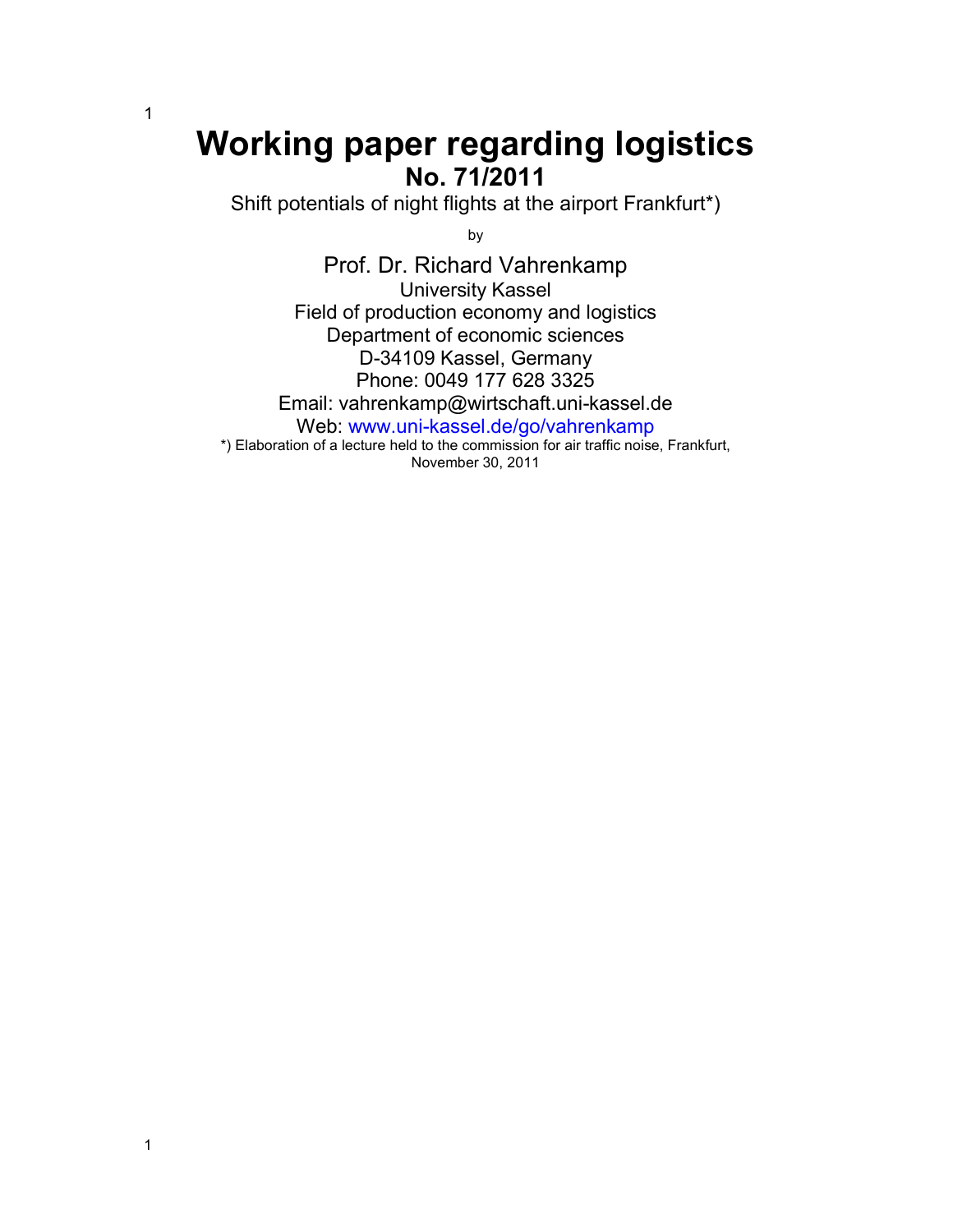## **Table of contents**

| $\label{eq:1} \mbox{Introduction} \,\, \ldots \,\, \ldots \,\, \ldots \,\, \ldots \,\, \ldots \,\, \ldots \,\, \ldots \,\, \ldots \,\, \ldots \,\, \ldots \,\, \ldots \,\, \ldots \,\, \ldots \,\, \ldots \,\, \ldots \,\, \ldots \,\, \ldots \,\, \ldots \,\, \ldots \,\, \ldots \,\, \ldots \,\, \ldots \,\, \ldots \,\, \ldots \,\, \ldots \,\, \ldots \,\, \ldots \,\, \ldots \,\, \ldots \,\, \ldots \,\, \ldots \,\, \ldots \,\, \ldots \,\, \ldots \,\,$ |  |
|-----------------------------------------------------------------------------------------------------------------------------------------------------------------------------------------------------------------------------------------------------------------------------------------------------------------------------------------------------------------------------------------------------------------------------------------------------------------|--|
|                                                                                                                                                                                                                                                                                                                                                                                                                                                                 |  |
|                                                                                                                                                                                                                                                                                                                                                                                                                                                                 |  |
|                                                                                                                                                                                                                                                                                                                                                                                                                                                                 |  |
|                                                                                                                                                                                                                                                                                                                                                                                                                                                                 |  |
|                                                                                                                                                                                                                                                                                                                                                                                                                                                                 |  |
|                                                                                                                                                                                                                                                                                                                                                                                                                                                                 |  |
|                                                                                                                                                                                                                                                                                                                                                                                                                                                                 |  |
|                                                                                                                                                                                                                                                                                                                                                                                                                                                                 |  |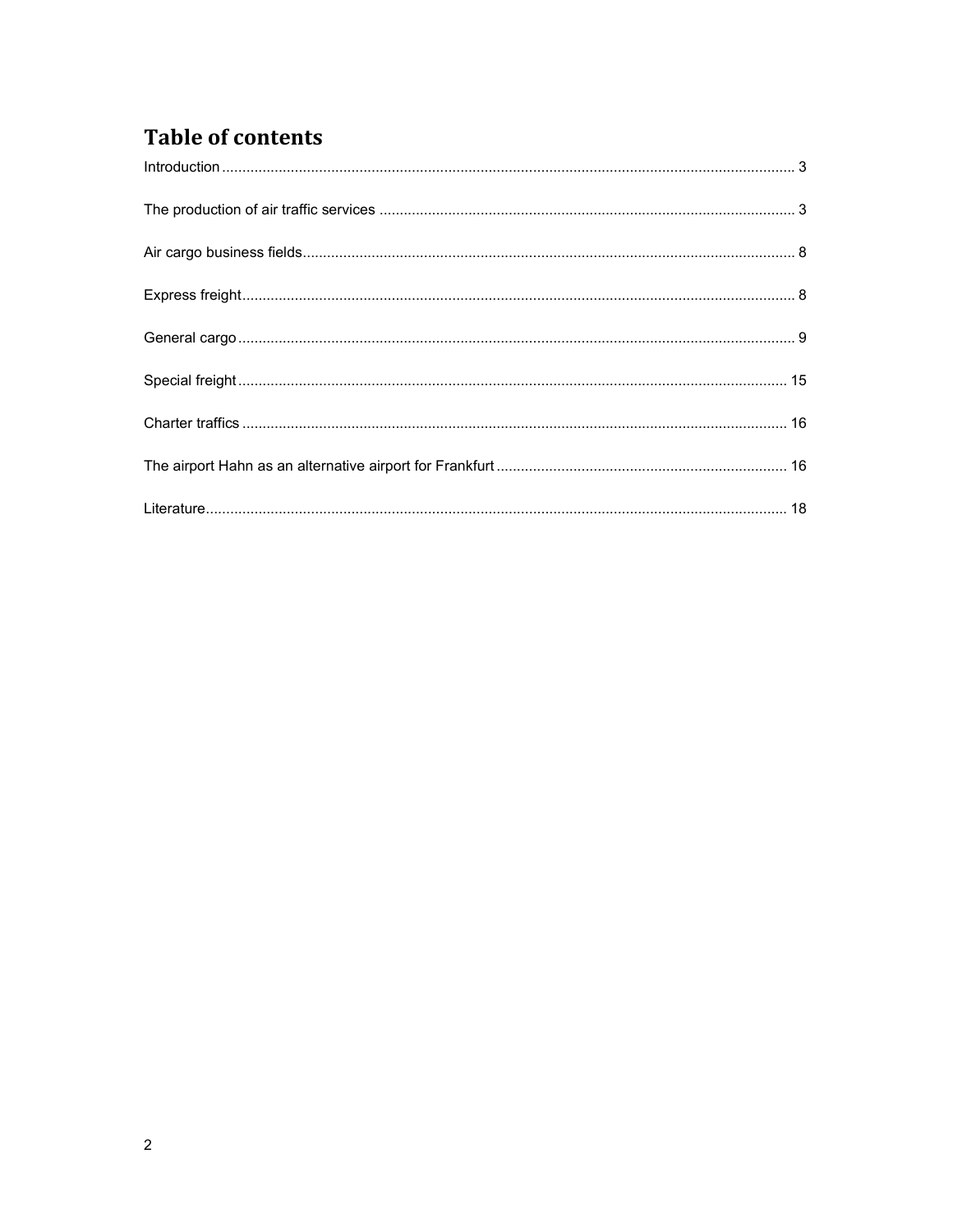## **Introduction**

The preliminary ban of night flights at the airport Frankfurt decreed by the Hessian administrative court, effective as from November 1, 2011, has raised a debate about possibilities to shift planned night flights from the airport Frankfurt. The present paper will go into this question. To this end, at first the notion of airfreight will be critically analyzed and the different segments of airfreight will be discussed. Then, suggestions of how to shift night flights from Frankfurt will be developed. Up to now, public perception has always seen airfreight as linked to particularly urgent shipment of freight. For instance, in April 2010, Markus Pauly, commercial manager of the hub Frankfurt, lectured at the IHK<sup>1</sup> economic forum of the city of Frankfurt on the particular need of express transport of belly freight. The present study, however, will show that in the freight segment of general cargo house-to-house delivery takes an average of six days, so that you cannot really talk about any pronounced urgency in this segment.

## **The production of air traffic services**

The production of air traffic services is characterized by the following specific features:

- **Fragmentation** of suppliers. Almost every state worldwide entertains a governmental airline (flag carrier) to underline its sovereignty (Dienel 1998). This results in a broad supply of airlines with mostly only a small capacity in the airfreight market. In the European Union, the process of privatization and concentration of the flag carriers into few big firms is advancing only slowly. The Belgian airline Sabena disappeared from the market. The Dutch KLM merged with Air France, the majority of which is still owned by the state. In the European Union, the big airlines like Lufthansa, Air France-KLM, Iberia, and British Airways are no longer government-owned.
- **Governmental subsidies**. Many states subsidize their national carriers since they want to see this sign of their national autonomy being preserved. Both open and hidden subsidies are common practice in the majority of the states, which in Europe became particularly obvious in the wake of September 11, 2001. Contributions to Swiss Air and Alitalia in 2004 further highlight this fact. Besides, in the USA, the airlines under competition protection (US-chapter 11) are to be taken into account. State subsidies result in a distorted competition of services, the prevention of economically necessary eliminations from the market, and in the development of global excess capacities. So, in 2001, the airlines associated in IATA reached only a weight load factor of 67.8% for freight-only aircrafts (IATA 2002, p. 17).
- **Bilateral air traffic agreements**. Governmental regulations and traffic rights in international traffic lead to restricted market access. Air traffic agreements are made only bilaterally,

 $1$  IHK = Industrie- und Handelskammer, the German chamber of industry and commerce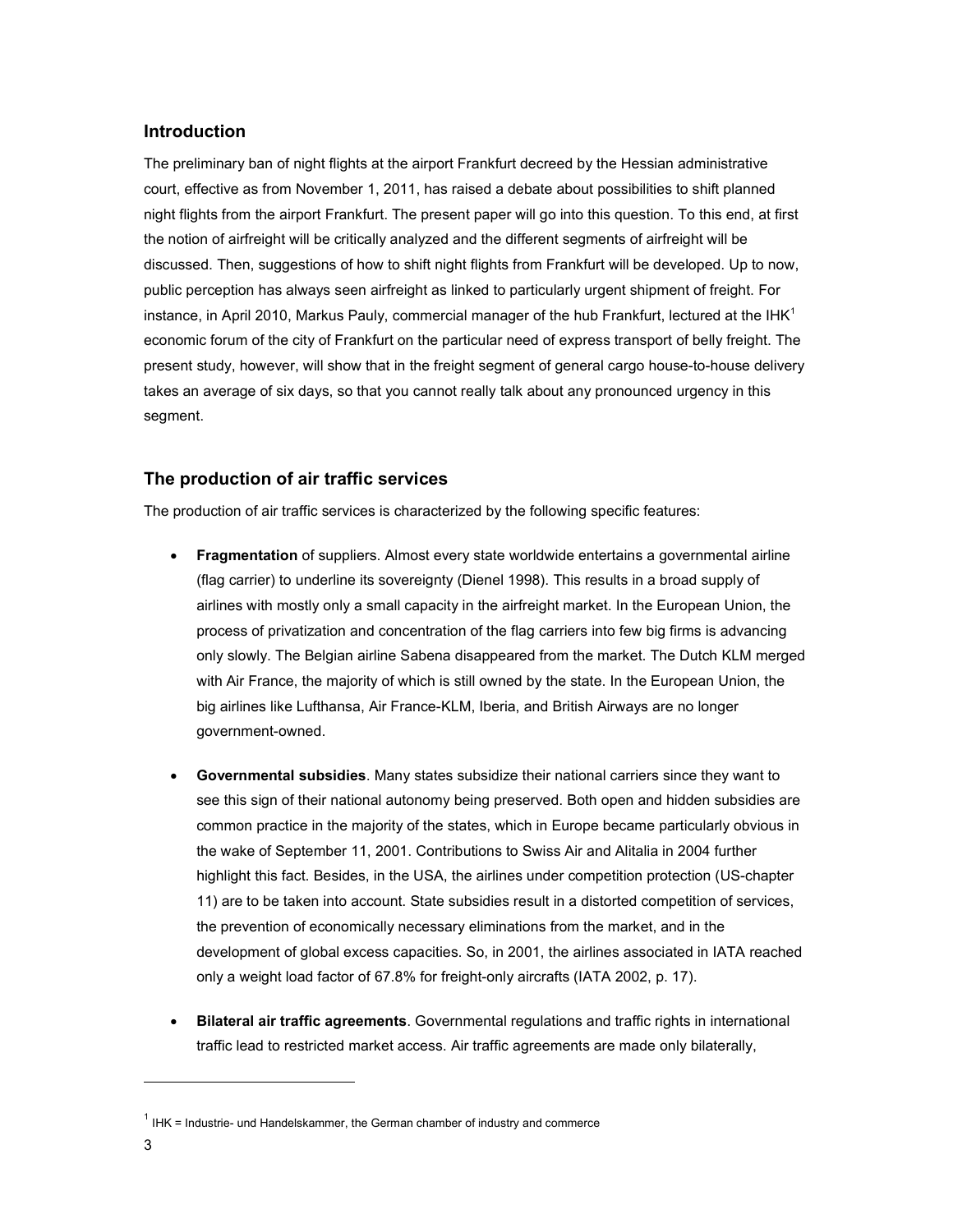between two respective states. This leads to uneconomic commuting traffic with mostly unbalanced utilization of the two relations ("unpaired traffic"). An improvement of the weight load factor by means of flights with a stopover in third countries is prevented by the bilateral agreements. The airlines have to help themselves out by flying under traffic rights of cooperating airlines.

• **Restricted market access**. Although the air traffic markets in the USA and the EU have already been partly liberalized, barriers to market access continue to exist − like landing rights of third countries, national restrictions in the owner structure of the airlines<sup>2</sup>, and prerogatives of (former) flag carriers with respect to granting starting and landing rights (slots) and to establishing handling terminals in the airports. So, for instance, British Airways holds 46% of the time slots in the airport London Heathrow.

With respect to the freight transported, IATA statistics distinguish domestic traffics and trans-boundary, international traffics. While in Europe with its comparatively short domestic distances domestic traffics only play a role for peripheral source or target areas, they are of high importance in countries with large extensions, like the USA, Russia, China, India, Brazil, and Australia. So, the traffic within North-America has five times the volume of intra-European traffic, the predominant part of which, moreover, is transported as airfreight per truck (Conway 2003). In the USA, domestic traffic is above all performed by the networks of the parcel service providers (UPS, FedEx). Therefore, the airport Memphis of FedEx ranks highest among the freight airports worldwide. According to IATA statistics, the ratio of airfreight transported internationally and transported domestically, measured in tons transported (**traffic volume**), is about 60:40. In the IATA statistics, freight and postal consignments are treated separately. The share of postal consignments in international freight traffics, measured in tons transported, amounts to about 1%. Further important variables in the IATA statistics measuring the **traffic performance** are ton-kilometres offered or transported regarding freight (F-TKO or F-TKT) or regarding freight and postal consignments (FP-TKO and FP-TKT) as well as total ton-kilometres offered or transported, including the weight of passengers and luggage (TKO and TKT). The weight load factor is calculated as percentage from the ratio of ton-kilometres offered to ton-kilometres paid (IATA 2001, p. 207). For an evaluation of the economic situation of the airlines, data on weight load factor and yield are relevant. Yield is defined as the average profit per sold service unit. Service units may relate to weight (actual weight or chargeable weight) or also to ton-kilometres offered (TKO) or ton-kilometres transported (TKT). In the analyses of MergeGlobal, moreover, intercontinental flights are distinguished from flights in a region (a continent or a delivery region like Asia-Pacific) (Clancy and Hoppin 2004). The following figure 1 depicts the delivery flows among the continents:

 $^2$  According to the German 'Luftverkehrsnachweissicherungsgesetz' (law on ensuring air traffic evidence), Lufthansa is obliged to publish every three months an owner structure, subdivided according to nationalities, so as to prove that the enterprise is under German or European control, respectively, as it is required by bilateral air traffic agreements and EC-guidelines.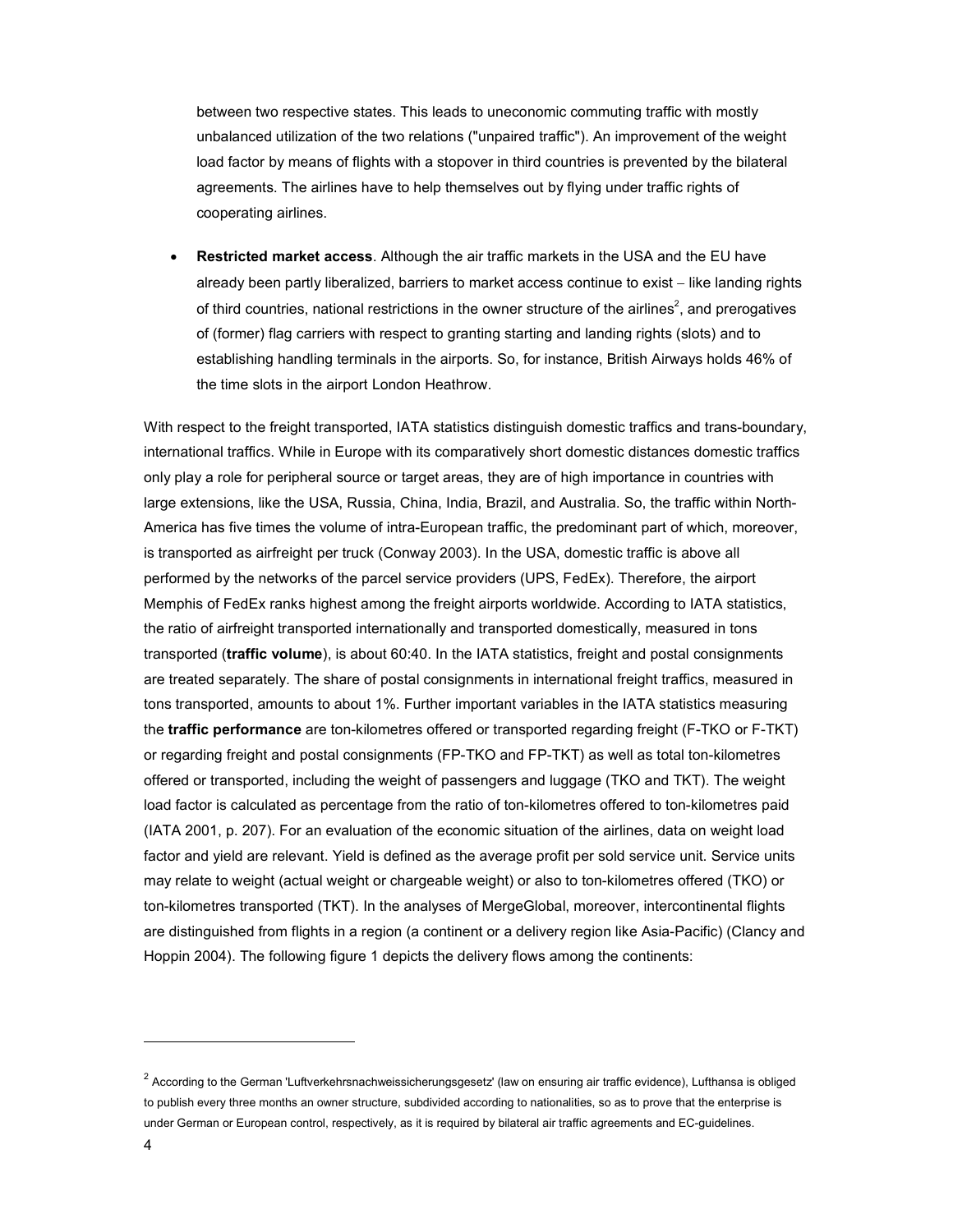**Figure 1**: Airfreight-related transport performance among delivery regions in 2004, in billion F-TKT. The figures in the circles signify transports within the region (source: Clancy and Hoppin 2005).

| Europa          | Europe        |
|-----------------|---------------|
| Lateinamerika   | Latin-America |
| Afrika          | Africa        |
| Mittlerer Osten | Middle East   |
| Asien/Pazifik   | Asia/Pacific  |
| Nordamerika     | North-America |

The airfreight volume of the carriers is to be distinguished from the freight statistics of the airports. There, freight and postal consignments arriving by planes and departing by planes are recorded, so that transit freight is counted doubly. Besides, arrivals and departures of road feeder freight (see below) are counted as airfreight and are hence doubly recorded as transit freight.

Airfreight is − apart from charter traffics − mainly transported via the global **networks** of planned scheduled flights set up by the airlines. Alliances of airlines allow to combine the capacities of the individual lines and hence to increase accessibility and to more densely mesh the network. So, for instance, Lufthansa Cargo together with Singapore Airlines Cargo, Japan Airline Cargo and SAS Cargo founded the alliance **WOW**. With 43 cargo aircrafts and 760 passenger aircrafts, WOW accesses 523 target airports worldwide, with a homogeneous concept:

- one contractual partner and contact over the whole transport distance,
- complete information about the status of freight shipment,
- equal quality standards with all four partners.

Similarly, Air France Cargo leads the alliance **SkyTeam** Cargo with AeroMexico Cargo, Alitalia, CSA, Delta, and Korean Air. Airfreight forwarders, however, criticize that the alliances still lack a concerted presence and that it is still the individual carriers which have to be contacted (Karp 2004).

Air traffic can be differentiated with respect to the types of aircraft used (depending on the respective goods transported). The airlines with a priority on passenger transport convey additional freight as extra load in their passenger aircrafts. The freight is transported in the lower deck, together with the passengers' luggage, in containers especially adapted to the shape of the body (unit load devices), while passengers are transported in the main deck. Airfreight is hence a **couple product** of passenger transport.

5 Somewhat imprecisely, the lower deck is also called "belly". As freight is transported in the belly of the airplanes, this type of aircraft is also called **belly aircraft**, and accordingly, airlines with only belly aircrafts at their disposal are called belly carriers (for belly freight, see Alram 2011). According to type of aircraft and with an assumed passenger load factor of 100% and corresponding volume of luggage, the loading capacity of belly aircrafts ranges from 1 t in smaller planes up to 15 t in a B747-400 with a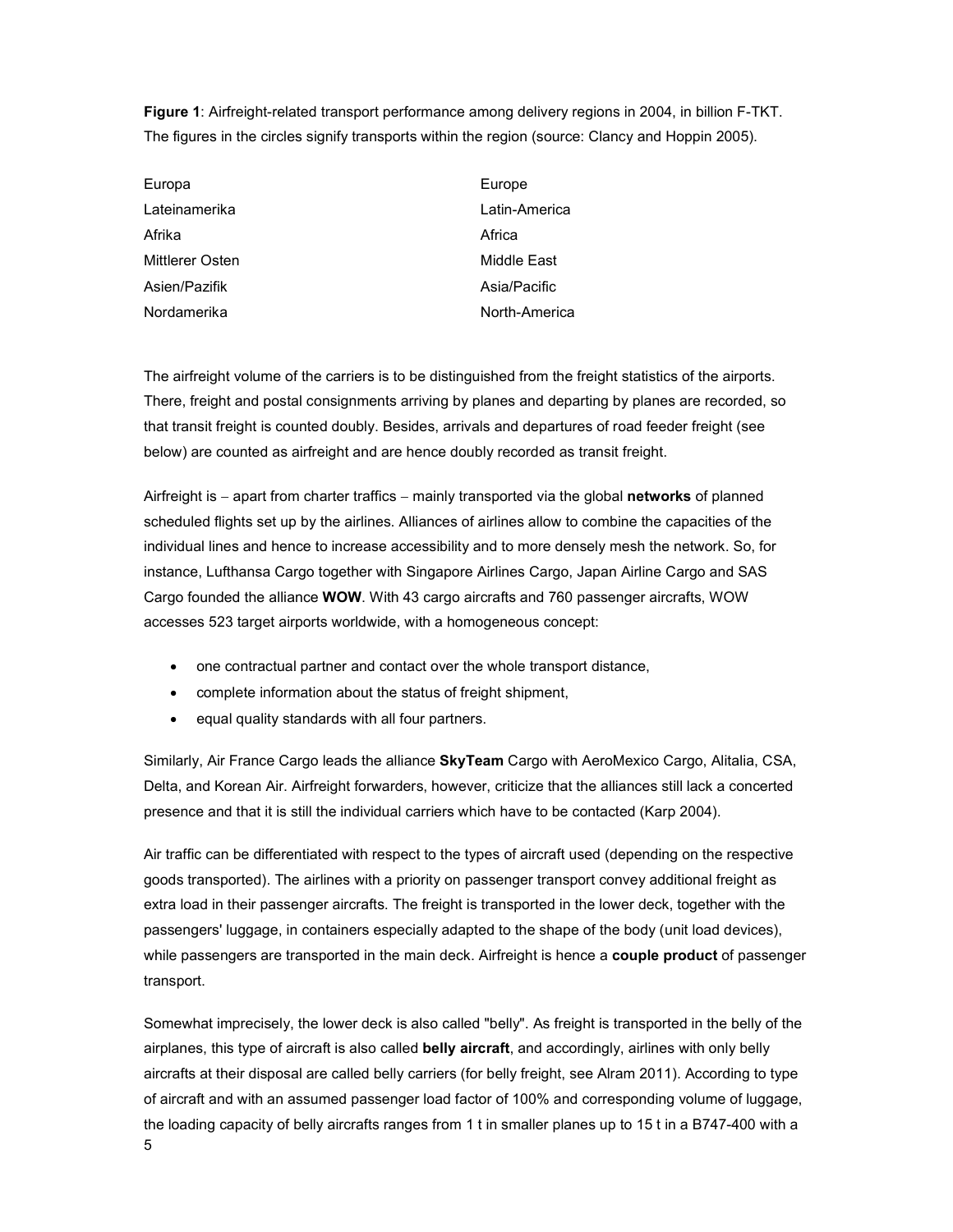cargo space of 72  $m^3$ . The disadvantage of belly aircrafts is that dangerous or bulky goods cannot be transported in the lower deck.

Belly freight capacity allows the carriers to make use in their capacity offer of the dense network of passenger connections in the regular service of airline alliances. In that way, also destinations with low traffic volume, for which otherwise a charter flight would be necessary, are accessible for airfreight. Economic use of freight-only aircrafts in regular service is only possible for destinations with a high volume of airfreight. **Freight-only aircrafts** are exclusively used by airlines for which airfreight is an autonomous business field (e.g. LH Cargo). The volume of useful load in freight-only aircrafts is 15 t in a Boeing B737, 122 t in a Boeing B747, and 250 t in an Antonov AN225. Due to volume limitations, however, these volumes of useful load are not always reached in practice. The following table shows the four size categories into which, according to Boeing data, cargo aircrafts are subdivided and names some aircraft types in these categories.

| small<br>below 30 t | <b>Medium standard</b><br>body<br>30 to 50 t | <b>Medium wide body</b><br>40 to 65 t | Large<br>more than 65 t |
|---------------------|----------------------------------------------|---------------------------------------|-------------------------|
| Boeing 727          | Boeing 757                                   | Boeing 767                            | Boeing 747              |
| Boeing 737          | Boeing 707                                   | A300/A310                             | MD-11                   |
| DC-9/MD80           | $DC-8$                                       | $DC-10-10$                            | $DC-10-30$              |
| BAe 146             |                                              | $L - 1011$                            | A380                    |
|                     |                                              |                                       | AN 225                  |

|  |  |  |  |  |  |  |  |  |  | Table 1: Classification of cargo aircrafts into four size categories |  |
|--|--|--|--|--|--|--|--|--|--|----------------------------------------------------------------------|--|
|--|--|--|--|--|--|--|--|--|--|----------------------------------------------------------------------|--|

Regarding the use of belly aircrafts or freight-only aircrafts for global freight transport, there are IATA statistics for 2002 (IATA 2003, p. 25f), which lead to the following table 2:

| Table 2: Share of freight-only aircrafts in 2002 |  |
|--------------------------------------------------|--|
|--------------------------------------------------|--|

|                                                              | <b>Domestic</b> | International |
|--------------------------------------------------------------|-----------------|---------------|
| total freight in million t                                   | 12.6            | 18.8          |
| of it transported in freight-only aircrafts, in<br>million t | 7.8             | 9.7           |
| share of freight-only aircrafts in %                         | 62              | 52            |

This table shows that in domestic traffic, freight-only aircrafts are used for 62% of the tonnage transported, in international traffic for only 52%.

IATA statistics also allow to represent the capacity used in belly aircrafts and in freight-only aircrafts for individual airlines. In 2001, for instance, LH Cargo transported the total volume of 1.058 million tons of cargo − 55.7% of it in freight-only aircrafts and 44.3% in belly aircrafts (IATA 2002, p. 109). Table 3 below shows a classification of freight-only aircrafts worldwide according to loading capacity and their use in international traffic.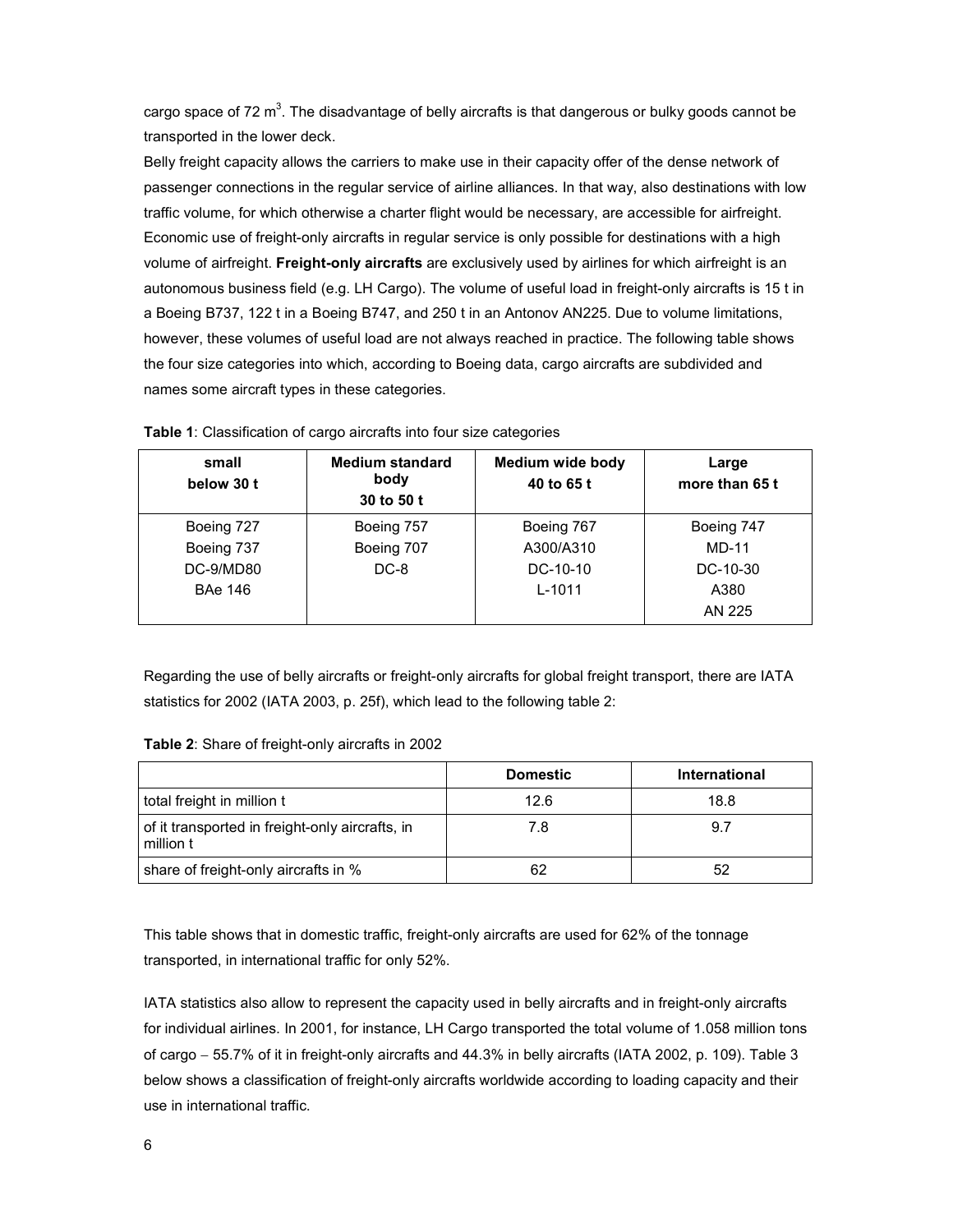| Loading capacity in tons | <b>Number of freight aircrafts</b><br>worldwide | of them used in international<br>traffic |
|--------------------------|-------------------------------------------------|------------------------------------------|
| > 80                     | 287                                             | 268                                      |
| 60-80                    | 232                                             | 96                                       |
| 40-60                    | 487                                             | 487                                      |
| 25-40                    | 153                                             | 27                                       |

**Table 3**: Number of cargo aircrafts worldwide according to loading capacity and use in international traffic (source: Clancy and Hoppin 2004)

A minor share of the global freight capacities is offered by **combi-aircrafts**, which do not only transport freight in the lower deck but also in a separate cargo space in the rear part of the main deck. Furthermore, Boeing B737 QC ("Quick Change") offers the possibility to reset its interior within about 45 minutes from the passenger version to the freight version by removing the seats.

The question whether air transport is more cost-effective by means of belly aircrafts or freight aircrafts is assessed controversially. The consulting firm MergeGlobal, specialized in airfreight, sees freight aircrafts as the more expensive solution (Clancy and Hoppin 2004). An argument in favour of this view is the fact that there are excess capacities in the passenger sector, which makes discounts in the belly sector probable. Moreover, the couple product belly freight can be calculated with a partial-cost approach. For Lufthansa, Pauly (2010) states that only 5% of its profits are obtained by belly freight.

If it is true that freight aircrafts are the more expensive solution, the existence of freight aircraft carriers can only be explained by the following arguments:

- The capacity of belly freight offered for certain routes is insufficient.
- With pure cargo lines, a decoupling of air freight from the schedules of the passenger carriers and a separate design and optimization of cargo logistics is possible. For instance the parcel service providers UPS and FedEx make use of this possibility by means of own cargo fleets. The time rhythm of belly freight, in contrast, is linked to the schedules of the passenger carriers. At the airport Frankfurt, e.g., there is a wave of departures towards North-America in the morning and one towards Asia in the evening.

IATA statistics on airfreight traffic (IATA 2001) only reflect the airfreight volume of IATA carriers. Companies providing custom-tailored special airfreight services with chartered cargo aircrafts − e.g. individual flights with full capacity utilization for large-scale senders<sup>3</sup> – are not registered.

<sup>&</sup>lt;sup>3</sup> "wet leasing" including crew, insurance, maintenance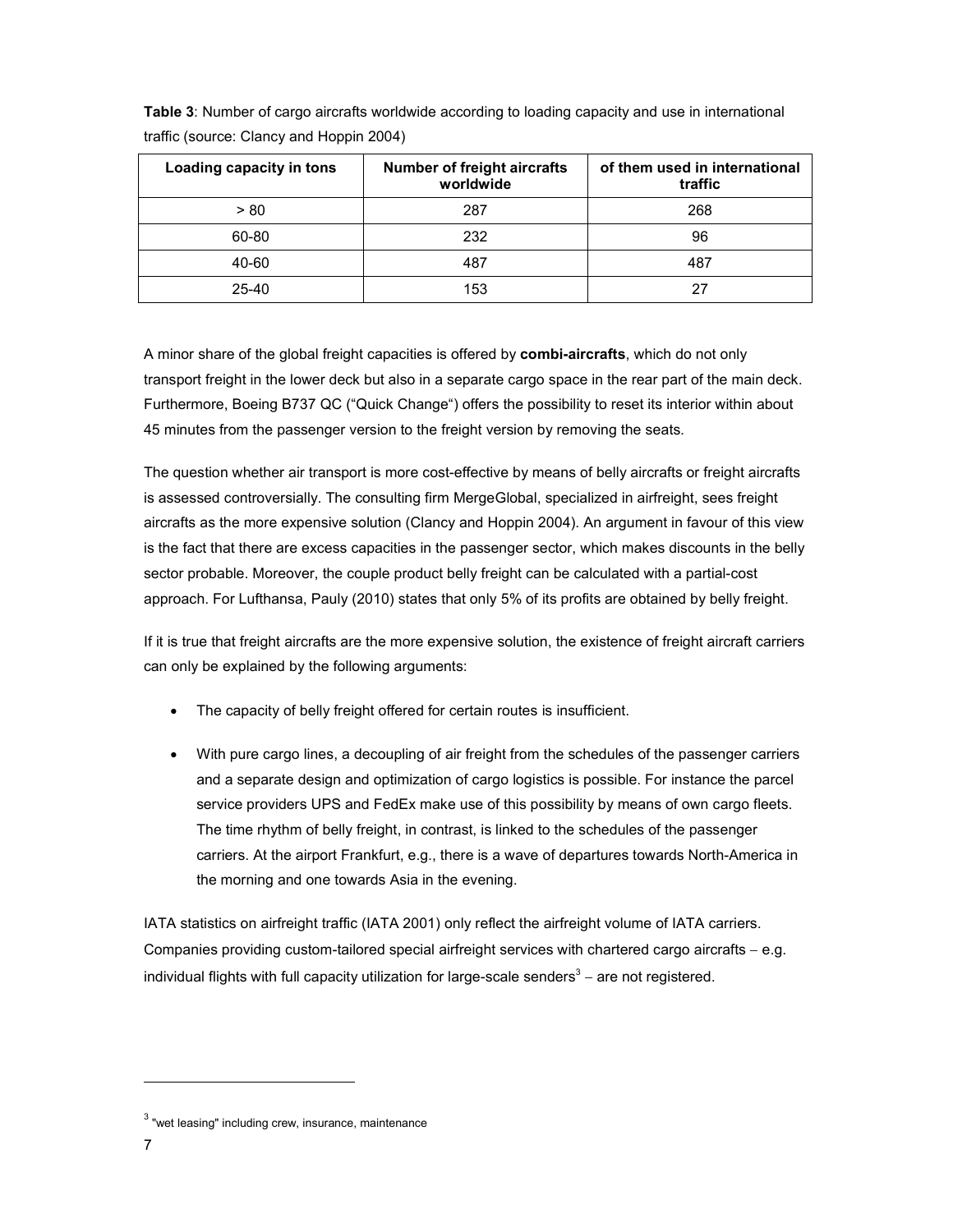## **Air cargo business fields**

The notion of airfreight refers to different fields with different business models and forwarding times. They are represented in table 4 below:

**Table 4**: Airfreight business fields

|                                                                                      | Forwarding time in<br>Europe, house-to-<br>house            | <b>Forwarding time</b><br>worldwide, with<br>intercontinental flight,<br>house-to-house | <b>Main sites</b>                                                                          |
|--------------------------------------------------------------------------------------|-------------------------------------------------------------|-----------------------------------------------------------------------------------------|--------------------------------------------------------------------------------------------|
| <b>Express freight</b><br>parcels of up to 30 kg<br>integrators                      | $2 - 3$ days                                                | $2 - 5$ days                                                                            | Cologne/Bonn: UPS,<br>FedEx<br>Halle/Leipzig: DHL                                          |
| General cargo<br>by 80% parcels of up to<br>30 kg, but also big and<br>heavy goods   | of minimal relevance                                        | 6 days on average                                                                       | hub in Frankfurt                                                                           |
| <b>Special freight</b><br>living animals,<br>perishable goods,<br>refrigerated goods | special delivery chains,<br>largely for import<br>logistics | special delivery chains,<br>largely for import<br>logistics                             | hub in Frankfurt                                                                           |
| <b>Charter flights</b><br>loads of up to 100 t                                       | project business                                            | examples: petroleum<br>equipment,<br>humanitarian aid                                   | Cargolux, Luxemburg<br>any airport with 3km<br>runway<br>not depending on hub<br>structure |
| <b>Charter flights</b><br>loads of up to 5 tons of<br>freight, airfreight taxi       | $6 - 12$ hours                                              |                                                                                         | start from landing fields<br>with 800m runway<br>not depending on hub<br>structure         |

The different airfreight business fields will now be discussed in detail.

## **Express freight**

Express freight is the transport segment specialized in small standardized packed items in parcel form weighing maximally 30 kg. Standardization allows the use of mechanized procedures to forward and sort these shipping items. These mechanized processes are supported by an accompanying information technology which, by means of scanners, identifies the bar codes applied on the parcels and accordingly guides the parcels through the sorting facilities.

In this segment, supplied by the parcel services FedEx, UPS, and DHL, forwarding times amount to 2 − 3 days in Europe and 2 − 5 days worldwide. Forwarding times in Europe are relatively high as compared to those worldwide since the market for parcels in Europe is still nationally fragmented. This is a difference to the USA, where a homogeneous market for parcels exists, with Memphis having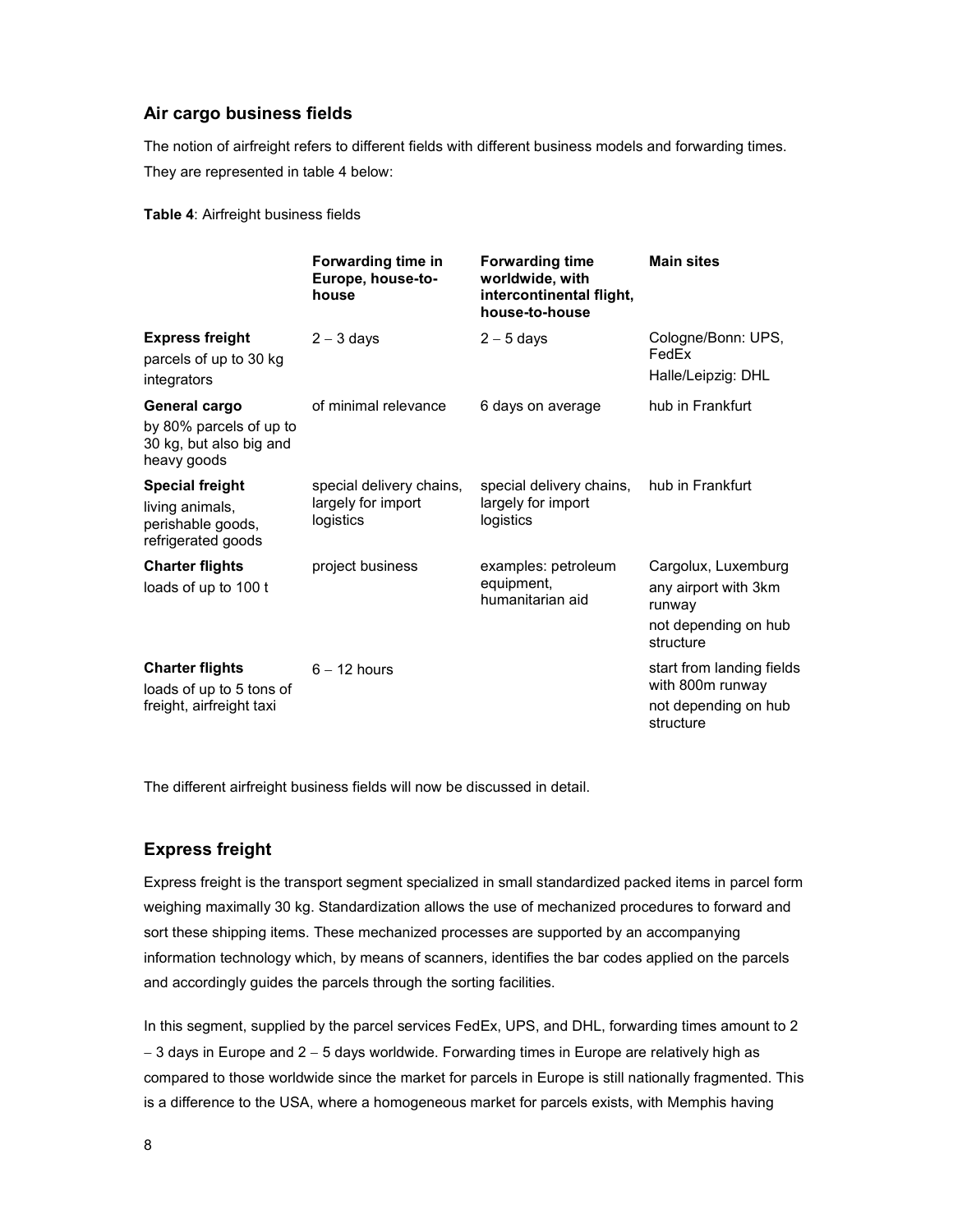developed into the globally largest parcel hub. The relatively short forwarding times of express freight in comparison to general cargo are essentially due to the fact that preceding/subsequent truck transport, transshipment at the airport, and performance of the flights themselves are all in the hands of a parcel service provider as one single actor, who is therefore also denoted as "integrator". In contrast to general cargo, transshipment of parcels at the hub can be performed very quickly. So, for instance, UPS transships 150'000 parcels per night at the hub Cologne/Bonn. At 11 p.m., the airplanes arrive and, after a resorting of the parcels, leave the airport again at 2 a.m.

The main hubs of the parcel services are not located at the airport Frankfurt but at the airports Cologne/Bonn and Leipzig. For a discussion of shift possibilities for night flights at Frankfurt airport, the segment of express freight may hence remain unconsidered for the time being. Nevertheless, the preliminary ban of night flights in Frankfurt led to reactions of the parcel service FedEx. According to an interview with the author, FedEx had a flight from Frankfurt to Paris after 11 p.m., which had to be advanced to 11 p.m. This meant that collection times for shipments from the Eastern German 'Bundesländer' to the EU had to be advanced by 30 − 60 minutes. A UPS comment was unfortunately not available.

## **General cargo**

The freight segment of general cargo is differentiated from that of express freight. In terms of volume, general cargo is similar to express freight. 80% of all shipping items have the form of parcels weighing less than 30 kg (Frye 2011, p. 63). But general cargo also includes big and heavy items. In contrast to express freight, however, preceding/subsequent truck transport, transshipment at the airport, and air transport are not all in the hands of one actor (see figure 2 below). Instead, they are performed by independent actors who have to be coordinated. This organizational model hence means a higher need of coordination, and forwarding times from house to house amount to an average of six days.

**Figure 2**: Comparison of process models of integrators and general cargo

| Integrator          | integrator           |
|---------------------|----------------------|
| Luftfrachtspediteur | airfreight forwarder |
| Airline             | airline              |
| Spedition           | forwarding agency    |
| Handling-Agent      | handling agent       |
| Versender           | sender               |
| Bodentransport      | ground transport     |
| Lagerumschlag       | stock turnover       |
| Lufttransport       | air transport        |
| Empfänger           | receiver             |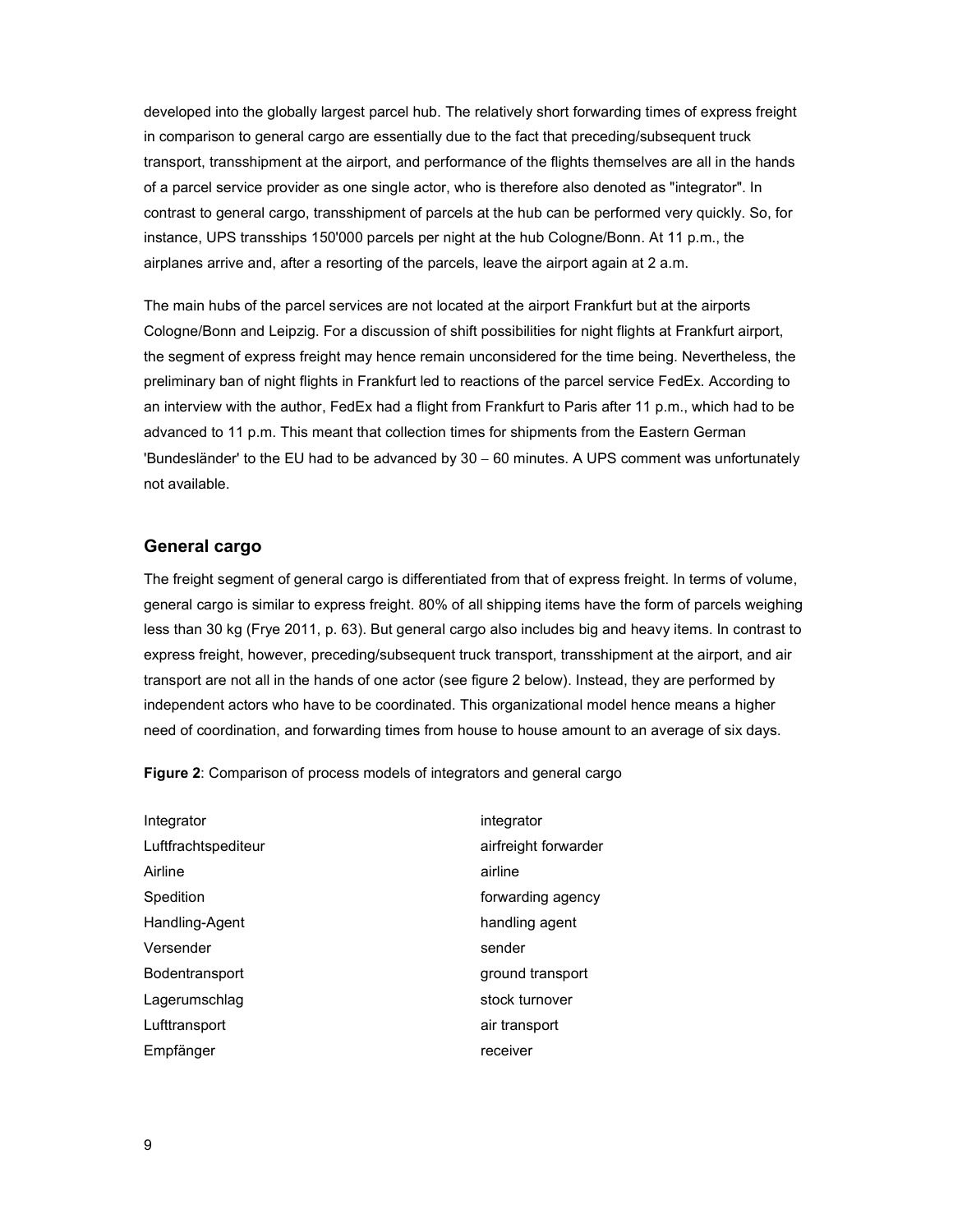In particular, there is no comprehensive IT-system, so that data have to pass numerous complicated interfaces. Even within one company different IT-systems may exist. So, for instance, the affiliated companies Austrian Airlines and Swiss have IT-systems differing from that of the parent company LH Cargo. So far, the production of airfreight services in the segment of general cargo has been standardized relatively little and is dependent on many ad-hoc decisions. Some forwarders cooperate with up to 200 airlines, and vice versa airlines cooperate with up to 600 forwarders. This means a multitude and great variety of interfaces, which hardly enable a transparent information flow down the line and lead to complex transport flows (Gottlieb 2000). The air cargo market is fragmented into a great number of small-scale suppliers. 'Deutsche Verkehrszeitung' compiled a list of 188 airfreight forwarders with a turnover of short of 1 billion Euro in 2005 (DVZ of September 2, 2006). The top 20 of the airfreight forwarding agencies covered only 53% of the respective market. The fragmentation of the whole airfreight volume among a multitude of forwarding agencies is also reflected by the fact that LH Cargo handles only 40% of its volume with the 8 biggest airfreight forwarding agencies (Putzner 2003).

While generally in the logistics industry material flows are controlled via bar codes and checked down the line, this is not the case with general cargo − which indicates a low degree of standardization. In the recent airfreight day 2011 in Zurich, this still persisting low degree of standardization and the lack of solutions down the line were deplored, too (Deutsche Logistik Zeitung of November 3, 2011).

The following problems at the interfaces of the transport chain can be identified:

- short-term changes of customer wishes due to internal shifts of scheduled dates
- changes of the size of shipping items, i.e., packaging dimensions do not correspond with those notified
- insufficient cargo space due to seasonal fluctuations
- seasonal flight plans, i.e., individual regions are only approached during specific periods
- partly, airfreight has to be forwarded over longer distances per truck since the respective airlines have no starting and landing rights for certain airports
- airlines make short-term changes in booking, with the consequence that shipments with the same destination may be transported via different hubs of the airlines and hence have different forwarding times
- long waiting times at the customs clearance of the receiver airport, where the concept of defence against imports conflicts with the set-up of international supply chains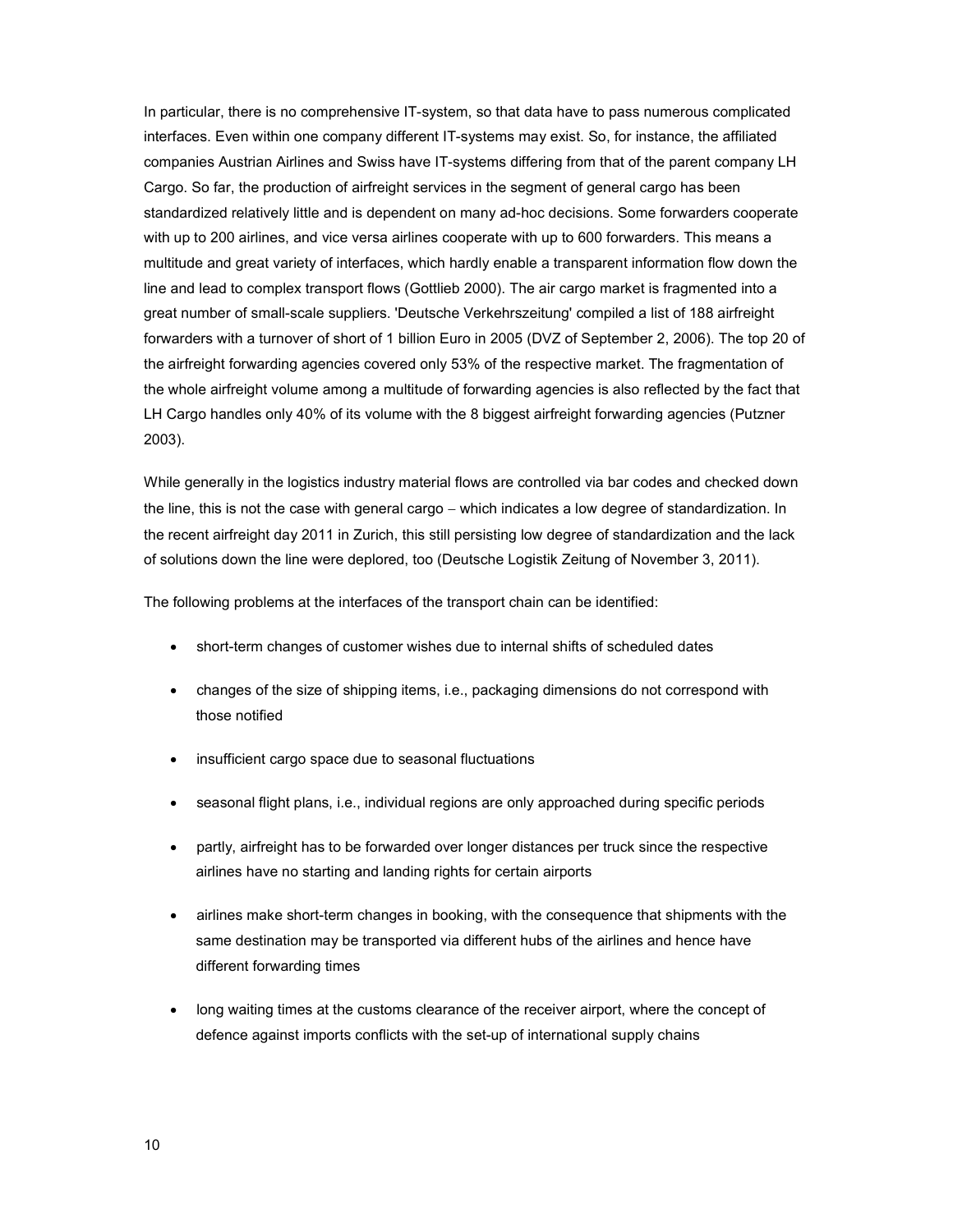• insufficient organization of subsequent forwarding, in which the executing airline has no primary interest due to the strict division of labour between airline and forwarding agency (Maruhn 2002)

It is one characteristic feature of general cargo that cargo accrues from numerous sources and goes to numerous sinks worldwide, with a rather low volume per relation. Therefore, direct flights for one relation are completely uneconomic since the weight load factor is too low. General cargo can therefore only be air-transported between two concentration junctions. On intercontinental routes, general cargo requires concentration of small volumes with the help of one hub per continent. Important hubs in Europe (mega-hubs) are Paris with Air France as carrier, London with British Airways as carrier, and Frankfurt with Lufthansa as carrier. At the hub Frankfurt, the cargo for intercontinental connections is concentrated. 60% of the outgoing freight for intercontinental transport arrives in Frankfurt as belly freight in passenger aircrafts from European destinations (Frye 2011, p. 55). The remaining 40% are delivered to Frankfurt per truck from all over Germany and from Northern and Eastern Europe. Within Europe, airfreight is not transported as belly freight in passenger aircrafts from one destination to the other but only delivered to hubs.<sup>4</sup> Instead, respective transports are (with few exceptions) executed by trucks. This is due to the fact that truck transports are quite able to compete with air transports with respect to costs and forwarding times. Since general cargo is not transported by aircrafts within Europe, air transport of general cargo occurs in Europe only in intercontinental flights or in intra-European belly flights preceding or following an intercontinental flight.

Frankfurt has a very strong function as a hub since a great number of intercontinental destinations can be reached from Frankfurt and moreover the freight for intercontinental connections is delivered to Frankfurt from a great number of sources as belly freight in intra-European passenger flights. Additionally, cargo is delivered to the hub Frankfurt by truck.

It is less the flight times between two airports but rather the forwarding times from house to house that are crucial for an integration of airfreight into international logistics. Since 1972, an almost constant average value of six days for forwarding a general cargo shipment from house to house has been described in the respective literature (Schaaf 2001, Bridges 2000). The value was even mentioned by the former chairman of the board of LH Cargo, Jean Jansen, in his contribution to the airfreight day in Frankfurt in 2001 (Jansen 2001). The average forwarding time of six days from house to house seems rather high at first sight. To understand this forwarding time, one has to get a clear idea of the structure of the whole delivery chain from sender to receiver. The following figure 3 assumes an intercontinental connection between the hubs Frankfurt and New York as an example.

**Figure 3**: Structure of an intercontinental delivery chain for general cargo

Umschlag Flughafen transshipment airport

 $^{4}$  Cf. figure 1, in which the amount of 1.3 billion F-TKT shows the low share in intra-European transports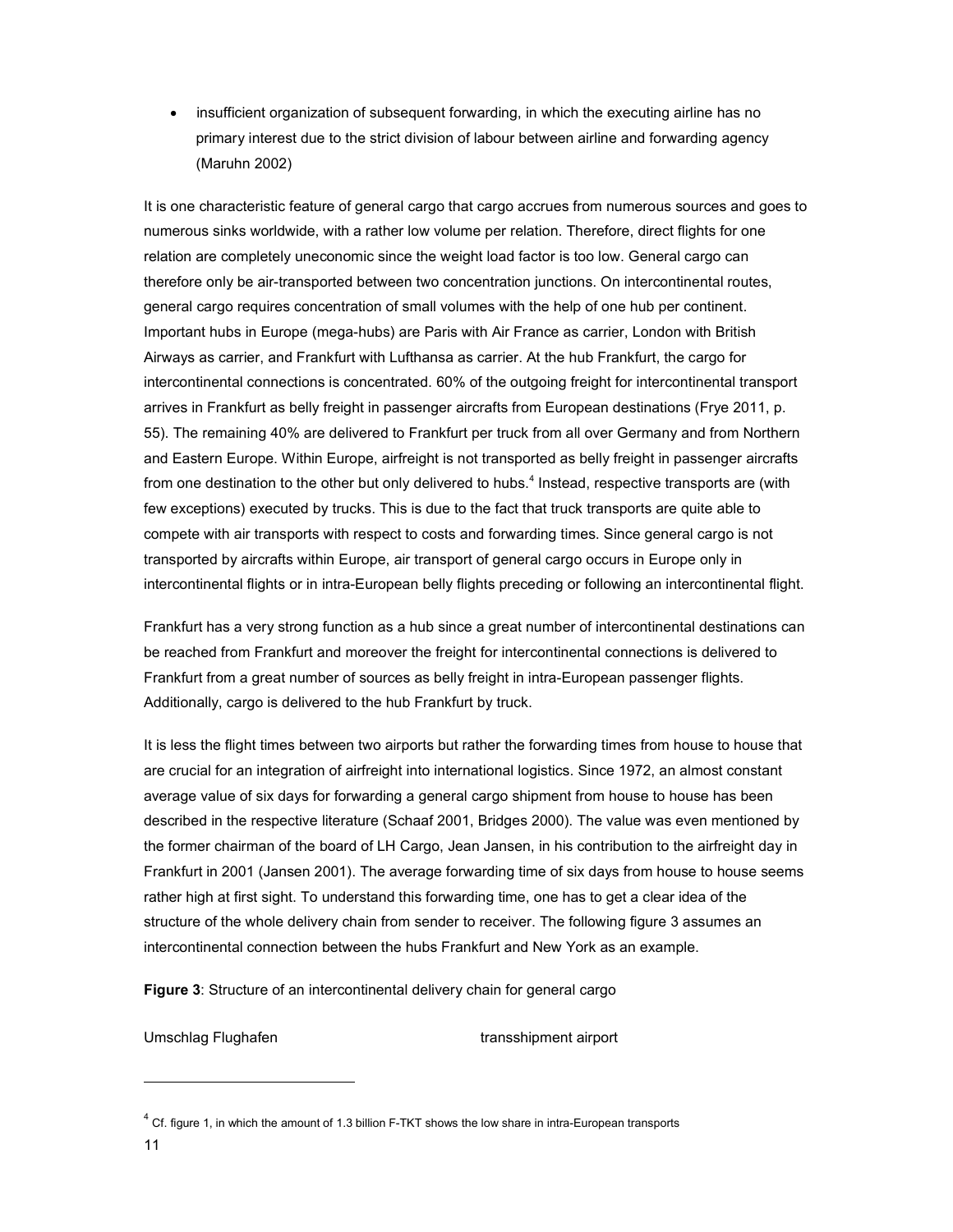| hub New York                       |
|------------------------------------|
| intercontinental flight with 100 t |
| hub Frankfurt                      |
| distribution flights               |
| collection flights                 |
| Rome                               |
| Warsaw                             |
| ground traffics                    |
| forwarding terminals               |
| local distribution traffics        |
| local collection traffics          |
| receiver                           |
| sender                             |
|                                    |

It is assumed that freight is delivered to the hub Frankfurt by delivery flights from Rome, Paris, and Warsaw. In the mirror-inverted way, at the hub New York the freight is forwarded as transfer freight with the flights to Austin, Denver, and Chicago. Transshipment at the two hubs alone takes an average time of 24 hours each (Frye 2011, p. 61). Once the air delivery routes are defined, there are additional transshipment activities at the airports and ground-bound delivery traffics of airfreight forwarding agencies to or from the respective airports. These forwarding routes have their starting points or target points at the transshipment terminals of the forwarding agencies, which may be located in smaller cities. Transshipment in the terminals requires additional time. From these transshipment terminals, local collection and distribution traffics provide the contact to senders or receivers. According to Erwin Maruhn (2002), the subsequent forwarding from the airports occurs in a rather sluggish way, so that optimization potential is identifiable in the delivery chain there. The high time share for subsequent forwarding is also confirmed in the study of Kraus (2001). The following figure 4 shows that 57% of the total delivery time is needed for subsequent forwarding.

| Time used                        |                        |                                   |
|----------------------------------|------------------------|-----------------------------------|
| <b>Preceding transport: 26 %</b> | Main transport: 17 %   | <b>Subsequent transport: 57 %</b> |
| Sender                           | <b>Airport Airport</b> | Receiver                          |
| $10-20%$                         | 60-80 $%$              | $10-20%$                          |
| Investments                      |                        |                                   |

**Figure 4**: Time shares in the airfreight delivery chain according to Kraus (2001)

Figure 3 illustrates the complex structure of the intercontinental delivery chain from sender to receiver. Many autonomous actors, each with an own IT-system, have to be coordinated in the chain to produce a joint service. A comprehensive transcontinental IT-solution is still far from being reached by the airfreight industry.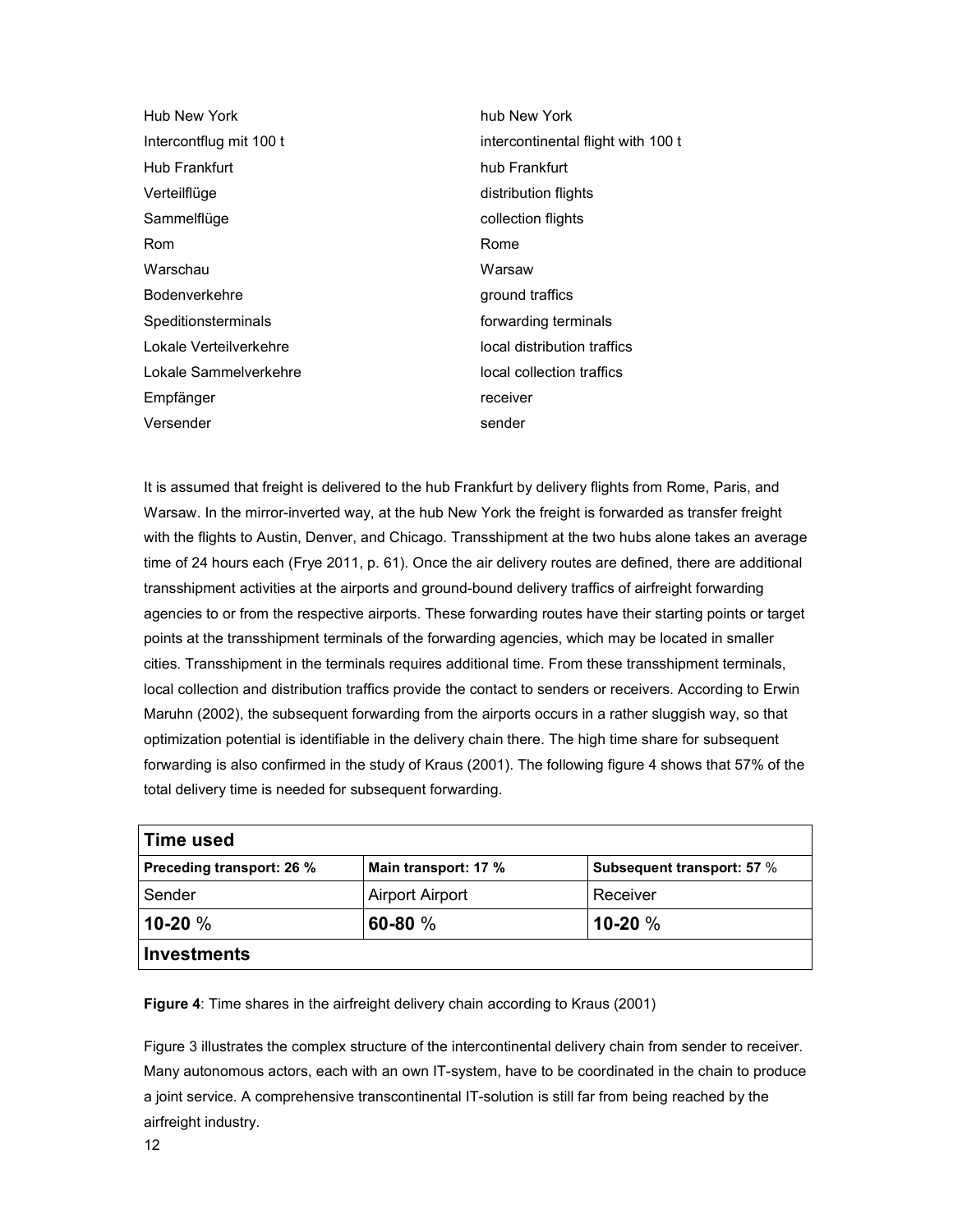For intercontinental connections, the average forwarding time of six days from house to house is not bad, as the alternative is a six-weeks transport by ship between the continents. An **average value** of six days means that a part of the shipments is more than six days under way, but another part also less than six days. The average value does not mean either that in the example of figure 3 of an intercontinental connection Frankfurt − New York the house-to-house delivery time from the extended Frankfurt area to the extended New York area necessarily takes six days. Instead, both destinations may be connected in shorter time. But the share of the freight between these destinations in the 100 t load of a freight aircraft flying from Frankfurt to New York is very low so that the start of an aircraft with loading capacity of about 100 t in the night in Frankfurt cannot be justified by the argument of a short transport time from Frankfurt to New York.

High time shares in the delivery chain are not only used in transshipment of transfer freight at the airport Frankfurt − the Fraunhofer Institut research unit for material flows at the Frankfurt airport gives a respective mean value of 24 hours (Frye 2011, p. 61). Long processing times also occur when freight is delivered by truck to the airport Frankfurt. Airfreight forwarding agencies book the planned freight in advance at the airlines for certain flight numbers on the schedule. When the freight delivered by truck reaches the airport Frankfurt, many process steps are necessary until the freight is stored there, sorted according to flight numbers, customs and safety procedures are performed, airfreight consignment notes are produced, and the freight is loaded onto pallets and can be loaded into freight aircrafts. The following figure 5 indicates the required process steps.

**Figure 5**: Process steps at the airport in the context of preceding and subsequent truck transport

Airport 1 airport 1 Interkontflug intercontinental flight Airport 2 airport 2 Beladen loading Ladeplan and a state of the loading plane loading plane Paletten wiegen weighing of pallets Palettenaufbau and a control of pallets and pallets and pallets and pallets and pallets Begleitpapiere **consignment notes** Zoll-Lager customs warehouse Zoll customs Sicherheit safety Einlagern storing and the storing LKW-Vorlauf **preceding truck transport** Entladen unloading Palettenabbau **unloading of pallets** Zoll-Lager customs warehouse Zoll **Customs** LKW-Nachlauf subsequent truck transport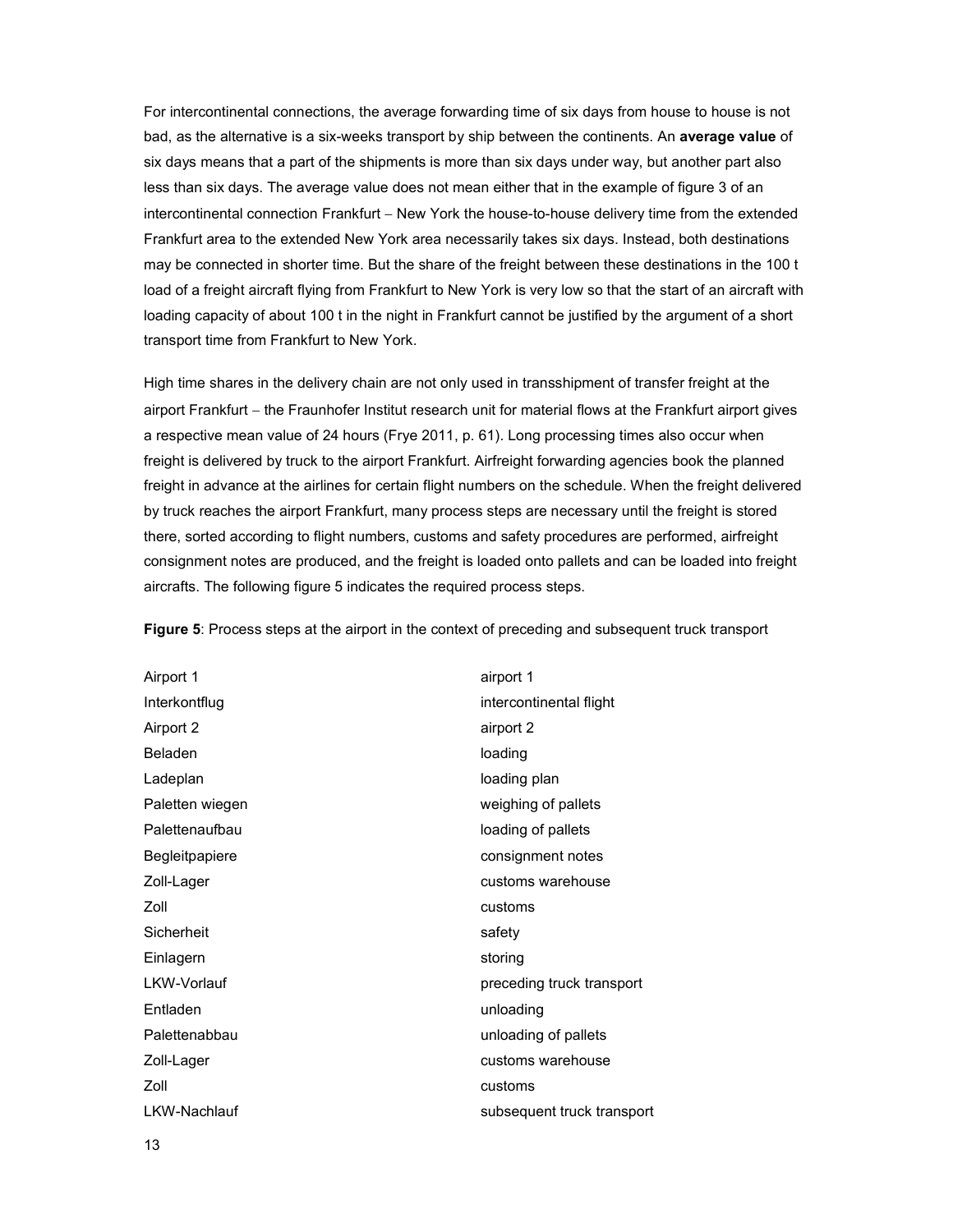Versender sender sender sender sender sender sender sender sender sender sender sender sender sender sender sender sender sender sender sender sender sender sender sender sender sender sender sender sender sender sender se Empfänger receiver

With the great number of steps, a processing time in the airport of 12 hours can be assumed until the freight is got ready for dispatch and is loaded onto pallets. Transshipment of the freight is done at two sites in the area of the airport Frankfurt: Cargo City North and Cargo City South. Cargo City North is mainly used by LH Cargo. With transfer freight between aircrafts of Lufthansa and of other airlines, a flow of cargo items between both sites takes place. Because of lower rent costs outside the airport Frankfurt, however, there are still handling agents and forwarding agencies that have been able to hold their ground in locations outside (Remmert 2003). Thus, a part of the freight is transported out of the airport Frankfurt to be loaded onto airfreight pallets by handling agents in **Kelsterbach**. These pallets are then transported back to the airport Frankfurt. Such procedures require additional time shares in the overall process chain. The following figure 6 shows a prepared pallet which is loaded into a freight aircraft.

**Figure 6**: Loading of a prepared airfreight pallet (source: Main Echo of October 28, 2011)

Traffics of freight delivery to the hub Frankfurt by truck are set up all over Germany and Northern and Eastern Europe. The delivery traffics are partly also performed as road feeder service. Road feeder service denotes the transport of freight by truck from one airport to another one, with this freight having been made ready for dispatch at the start airport already. Frye's study estimates that a good half of the freight delivered by truck to the airport Frankfurt is delivered as road feeder service (Frye 2011, p. 55). The following figure 7 shows the process steps with road feeder service (RFS).

#### **Figure 7**: Process steps with road feeder services

| Verlader                              | loader                               |
|---------------------------------------|--------------------------------------|
| <b>LKW Vorlauf</b>                    | preceding truck transport            |
| Airport 1 Konsolidierung Luftfracht   | airport 1 consolidation airfreight   |
| <b>RFS</b>                            | <b>RFS</b>                           |
| Airport 2                             | airport 2                            |
| Luftfrachtbrief                       | airfreight consignment note          |
| Flugzeug                              | aircraft                             |
| Airport 3                             | airport 3                            |
| Airport 4 Dekonsolidierung Luftfracht | airport 4 deconsolidation airfreight |
| <b>LKW Nachlauf</b>                   | subsequent truck transport           |
| Empfänger                             | receiver                             |

Delivery as road feeder service has the advantage that the steps to get the shipment ready for dispatch as airfreight (including customs clearance, making out of the airfreight consignment note, and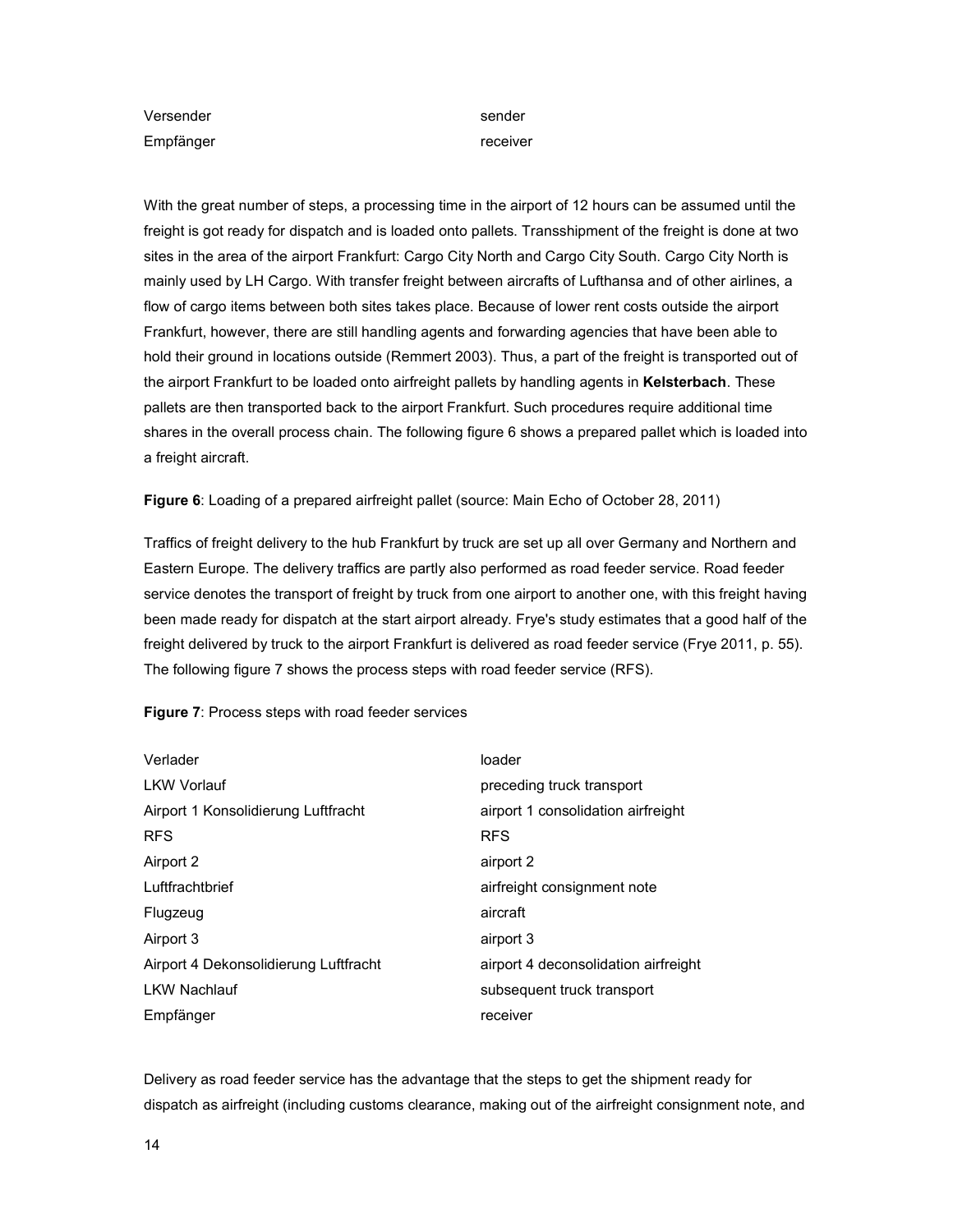safety controls) can already take place at the precedent airport. At the airport Frankfurt, freight of road feeder service can then more quickly be taken over and transshipped as transfer freight. Favourable rates are another factor strongly attracting freight from all over the mentioned area to the airport Frankfurt, at the cost of other airports (cf. the following figure 8). So, for instance, freight is delivered by truck from Hamburg and Hannover to Frankfurt.

**Figure 8**: Inflow of truck-transported freight to the airport Frankfurt.

The airfreight accruing from Germany and all over Northern and Eastern Europe is collected at the site Hahn by the carrier Air France operating from Paris. It is prepared into airfreight pallets in a handling facility at the airport Hahn and then sent as road feeder service to the airport Paris to be loaded into intercontinental freight aircrafts there. This example illustrates the many process steps and the high amount of time needed to get airfreight shipments from their senders in Germany and Northern and Eastern Europe to Paris.

**Figure 9**: Preparing pallets in Hahn for Air France intercontinental flights from Paris

### **Special freight**

Besides the two segments of express freight and general cargo, special freight is of relevance. Under this notion, various segments are subsumed: living animals, perishable goods, refrigerated goods, and precious goods, for which respective different process chains are set up. With precious goods – e.g. money – protection against theft is of priority. The segment of refrigerated goods, requiring an uninterrupted chain of cooled unit load devices and cooled storage rooms, is used for transports by the pharmaceutical industry (Air Cargo World 2011). The segment of perishable goods is of high importance at the airport Frankfurt. In its website, **Perishable Center Frankfurt** reports an annual throughput of 130'000 t, which corresponds to about 5% of the total volume of airfreight transshipped in Frankfurt. The respective goods are, above all, flowers, vegetables, freshwater fishes, and sea food, which are mainly imported from Africa. The warehouses of Perishable Center Frankfurt serve as external customs border for imports from non-EU countries. From Perishable Center Frankfurt, goods are either distributed further by truck or transported in unit load devices as belly freight within Europe. Transport of these goods via intercontinental flights to America or Asia, on the other hand, seems unreasonable, since these continents have other sources of perishable goods than Africa, and transshipment of imports from Africa via Frankfurt would raise transport costs to a prohibitive level. Flowers, for instance, are procured by the USA from Central America. It can thus be stated that the category of perishable goods is irrelevant for intercontinental flights from Frankfurt to Asia or America. The need of night flights for intercontinental connections can hence not be justified by the necessity to transport perishable goods.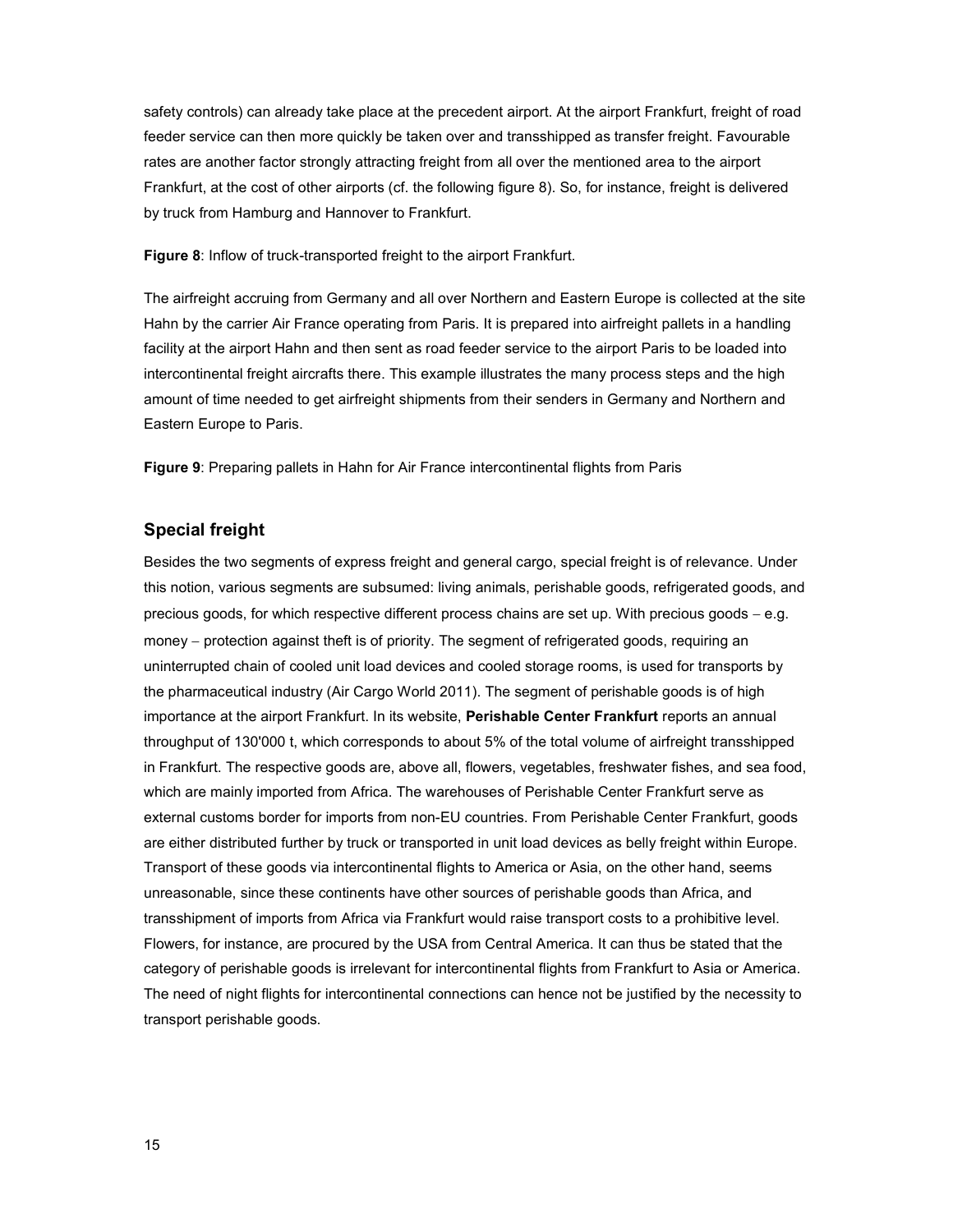## **Charter traffics**

The freight categories of express freight, general cargo, and special freight are handled via regular connections. A different type of airfreight transport is provided by the charter business. Freight aircrafts which take loads of about 100 t play an important role in the project business, for instance for the transport of oil drilling equipment or of relief supplies. Besides, individual flights with fully utilized capacity are carried out for large-scale senders. The start of a charter aircraft can be performed from any airport with about 3 km runway and is independent of a given hub function. A charter freight aircraft could, for instance, start from the airport Hannover or the airport Rostock. The company CargoLux located in Luxemburg is a major supplier of charter machines with high loading capacity. Another category of the charter airfreight business is the transport of small quantities ranging from 1 t up to 5 t, which can be transported between two traffic landing fields in Europe by airfreight taxis. Depending on the distance of sender and receiver from the next traffic landing field, house-to-house delivery times within Europe are very short, amounting to 6 − 12 hours. Respective services are provided by the company ProAir in Stuttgart.

## **The airport Hahn as an alternative airport for Frankfurt**

Since with its freight transshipment for Air France Hahn has already competences in airfreight handling, and three further transshipment halls still have free capacities for airfreight transshipment, it seems reasonable to explore the potential of shifting general cargo flights during the night from the airport Frankfurt to Hahn, all the more so since truck traffic from the airport Frankfurt to Hahn takes scarcely the time of 2 hours, which appears tolerable in view of the long durations characterizing the process chain of general cargo.

There are manifold relations between the airports Frankfurt and Hahn. Up to 2009, Fraport was shareholder of the airport Hahn. It is not known why Fraport returned its share. Furthermore, Fraport Cargo Services GmbH (FCS), the handling agency of Fraport, is also represented in Hahn by a field agency. The option of Hahn as an alternative capacity for Frankfurt was also examined in the study of AirLog GmbH of 2004, ordered by the 'Regional dialogue forum airport Frankfurt' to implement the aimed-at night flight ban.

As can be read in an article of 'Logistikzeitung' of March 27, 2010, the airport Hahn had suggested cooperation in the field of cargo to the airport Frankfurt in 2010 in case of a night flight ban. The article is shown in figure 10 below. Loaded airfreight pallets could be transported by truck from the airport Frankfurt to Hahn. Furthermore, truck inflows to Frankfurt could be diverted to Hahn so that the part of them assigned for night flights remains in Hahn.

**Figure 10**: 'Logistik -Zeitung' of March 27, 2010

## **Hahn suggests freight cooperation to Frankfurt**

**Hunsrück airport did better than expected in 2009**  by Heiner Siegmund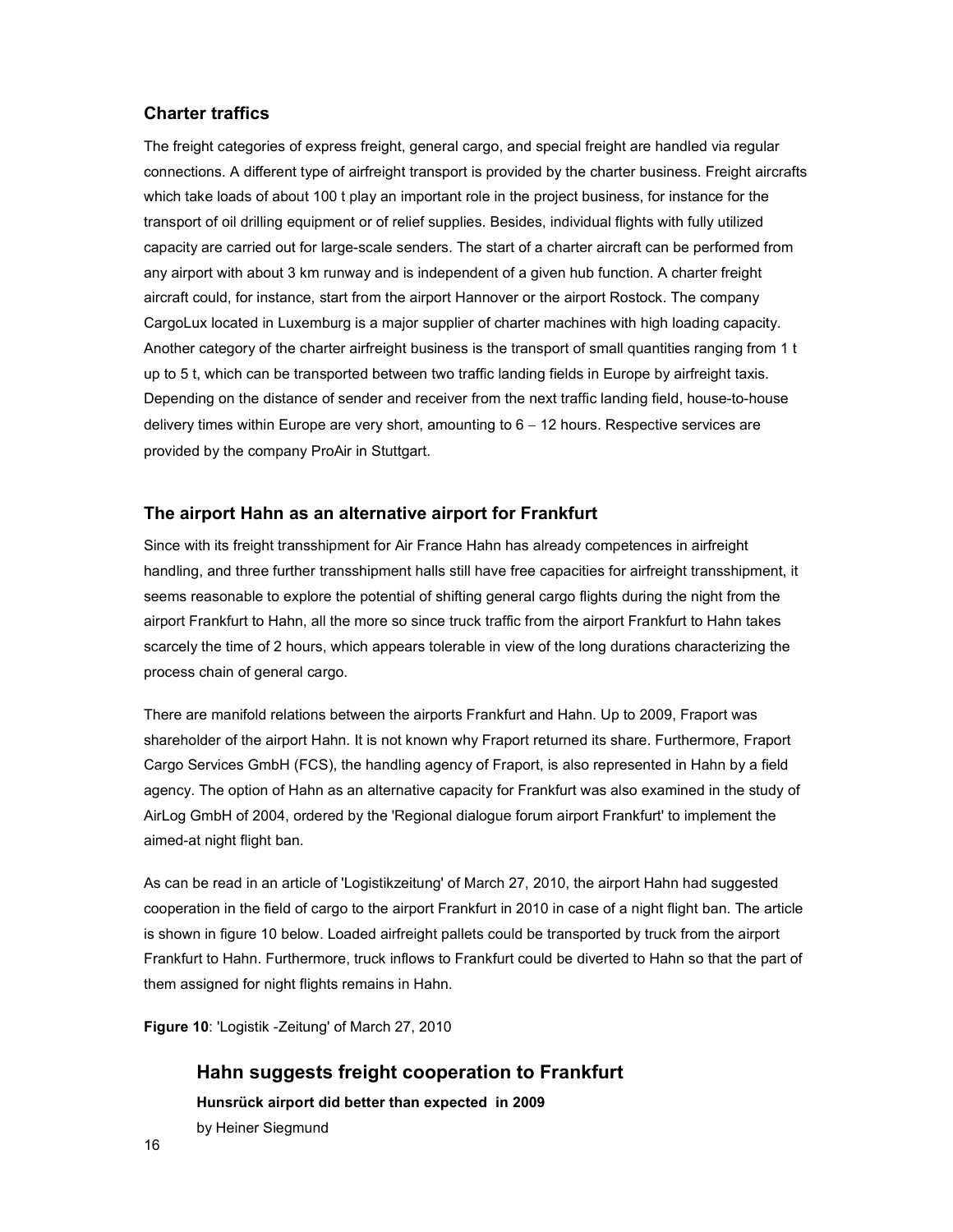Since Fraport AG has withdrawn from the airport Frankfurt-Hahn, losses are reducing there. Now Hahn CEO Jörg Schumacher offers cooperation to the former majority shareholder, so that freight traffic prepared to move in case of a night flight ban at Rhein-Main is kept in the extended region.

Freight transshipment at the airport Frankfurt-Hahn decreased in the past calendar year by 3% − to 174'640 t. "With this result, we did better than the other international traffic airports in Germany", Schumacher evaluates the result. For comparison: According to the German Federal Statistical Office, Frankfurt, Munich, Hamburg, etc. had to cope with a decrease of cargo tonnage by an average of 6.1% in the crisis year 2009.

...

**Freight transshipment of the airport Hahn amounted to just under 175'000 t last year. That means 3% less than in 2008.**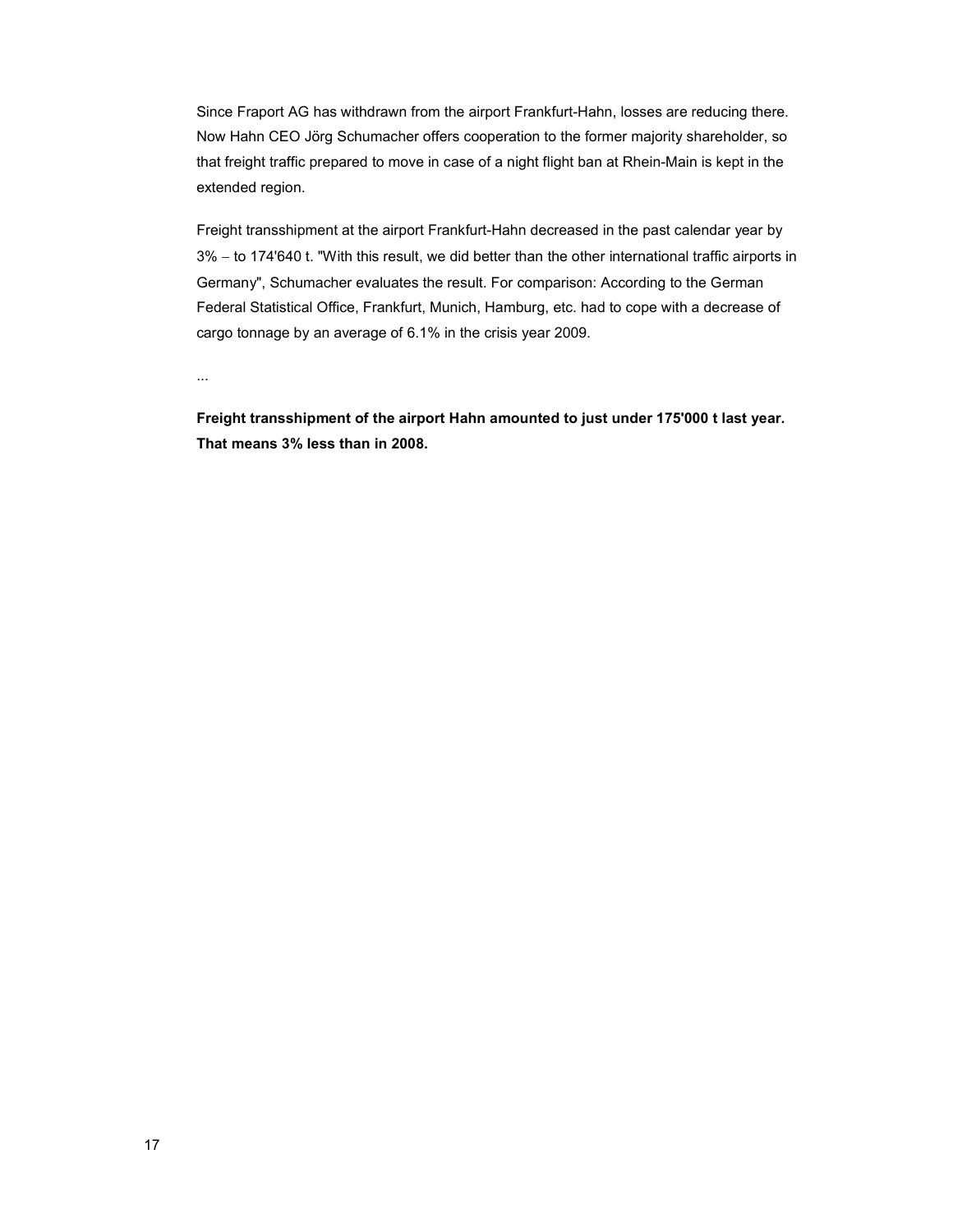#### **Literature**

Air Cargo World: New Cool-Chain offering exceeds forecast, News of 13/9/2011.

Alram, Johannes: Post-Merger-Netzwerk-Integration aus der Sicht von Belly-Fracht am Beispiel der Lufthansa, Austrian Airlines und Swiss: europäischer Luftfrachtmarkt, Recht und Wettbewerb, Strategie, Kostenfunktion, Netzwerkgestaltung und Modell zur Optimierung der Flugrouten im Kontext von Belly-Fracht, thesis university Kassel, Kassel University Press 2011.

Clancy and Hoppin: World Air Cargo Forecast, in: Air Cargo World, May 2001A.

- Clancy and Hoppin: The Mergeglobal 2001 World Air Freight Forecast, in: Air Cargo World Online 2001 (see www.Aircargoworld.Com/Archive).
- Clancy and Hoppin: World Air Cargo Forecast, in: Air Cargo World, May 2003.
- Clancy and Hoppin: World Air Cargo Forecast, in: Air Cargo World, May 2004.
- Clancy and Hoppin: World Air Cargo Forecast, in: Air Cargo World, May 2005.
- Claussen, Uwe: Frachtleistungen der Zukunft, in: Luftfracht gewinnt am Boden, VDI Berichte 1634, VDIGesellschaft Fördertechnik, Materialfluss, Logistik (eds.), Düsseldorf 2001, pp. 9-32.
- Conway, P.: Ringing in Changes, in: Air Cargo World, April 2004, pp. 19-22.
- Dienel, Hans-Liudger: Flying the flag: European commercial air transport since 1945, London [u.a.]: Palgrave Macmillan, 1998.
- Frye, H.: Flächenbezogene Optimierung von Luftfrachtterminals, Dortmund 2011.
- Frye, H. and Steiger, D.: Konzentration auf Rhein-Main: Gewinner und Verlierer, in: Deutsche Logistik Zeitung of 11/9./2004, special supplement 'Luftfracht', p. 6.
- Gottlieb, Bill: Allianzen zwischen Airlines und Spediteuren Gehört die Zukunft, in: Deutsche Logistik Zeitung, No. 114 of September 23, 2000, p. 14.
- IATA (eds.): Air Cargo Annual, Montreal 2001.
- IATA (eds.): World Air Transport Statistics, Montreal 2002.
- Jansen, Jean: Time Definite Revolution in The Airfreight industry, lecture at the 12<sup>th</sup> international airfreight day in Frankfurt, 11/10/2001 (see also google: Durchlaufzeit Luftfracht).
- Karp, A.: Expedited Freight's Ground Game, Air Cargo World Online 2004.
- Kraus, Michael: Paradigmawechsel in der Luftfracht, lecture at the  $6<sup>th</sup>$  conference on airport logistics, Stuttgart, December 4 and 5, 2001, VDI-Gesellschaft Fördertechnik, Materialfluss, Logistik.
- Kraus, Andreas: Entwicklungspotentiale einer zivilen Luftverkehrsnutzung ehemaliger Militärflughäfen in Deutschland, Cologne 2007.
- Maruhn, Erwin: Import wird stiefmütterlich behandelt, in: Deutsche Logistik Zeitung, 16/3/2002.
- Pauly, Markus: Belly Fracht unter Zeitdruck, IHK economic forum, April 2010, Frankfurt (google: Pauly Belly Fracht).
- Putzner, L.: Redefining Partnerships, in: Air Cargo World, June 2003, pp. 22-25.
- Regionales Dialogforum Flughafen Frankfurt (eds.): Praxisorientiertes Umsetzungskonzept zur Verlagerung der Flugbewegungen in den Zeiten des geplanten Nachtflugverbotes am Flughafen Frankfurt, elaborated by AirLog GmbH, Dortmund 2004.
- Remmert, Jochen: Kurze Wege und große Flächen als Erfolgsrezept der Cargo City Süd, Frankfurter Allgemeine Zeitung, Rhein Main, of 18/8/2003.
- Schaaf, Oliver: Neue Dienstleistungen im Air Cargo Groundhandling, in: Luftfracht gewinnt am Boden, VDI Berichte 1634, VDI-Gesellschaft Fördertechnik, Materialfluss, Logistik (eds.), Düsseldorf 2001, pp. 1-7.
- Vahrenkamp, Richard: Der Gütertransport im internationalen Luftverkehr, in: Internationales Verkehrswesen, 55 (2003), No. 3, pp. 71-75.